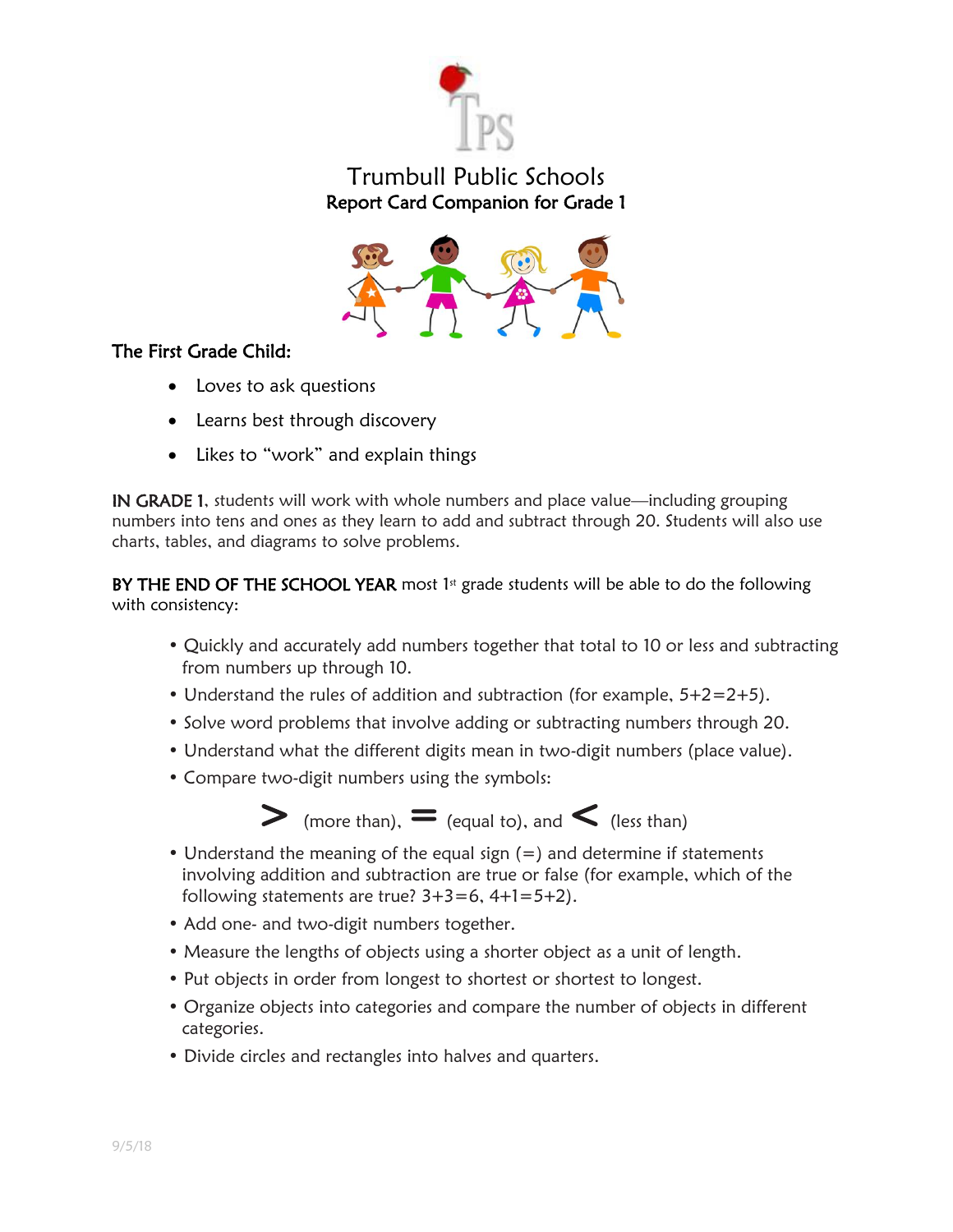

## Trimester 1 Expectations for Mathematics

#### Quantity, Measurement, and Data

Not assessed in Trimester 1

#### Numerical Operations and Algebraic Thinking

- Represent and solve problems involving addition and subtraction.
- Understand and apply properties of operations and also the relationship between addition and



subtraction. For example, if  $5 + 4 = 9$  is known, then  $4 + 5 = 9$  is also known.

- Most students arrive in grade 1 knowing addition and subtraction facts within five. In Trimester- 1 they will practice addition and subtraction facts within twelve to confidently know sums and differences.
- Use manipulatives to explain the action of addition and subtraction word problems and write corresponding equations.
- Extend the counting sequence to one hundred. Students write numbers, and count on to, or count back from, any number within one hundred.
- Develop understanding of place value (tens, and ones) using manipulatives and games to identify, record, calculate with tens and ones.

#### **Geometry**

Reason with shapes and their attributes.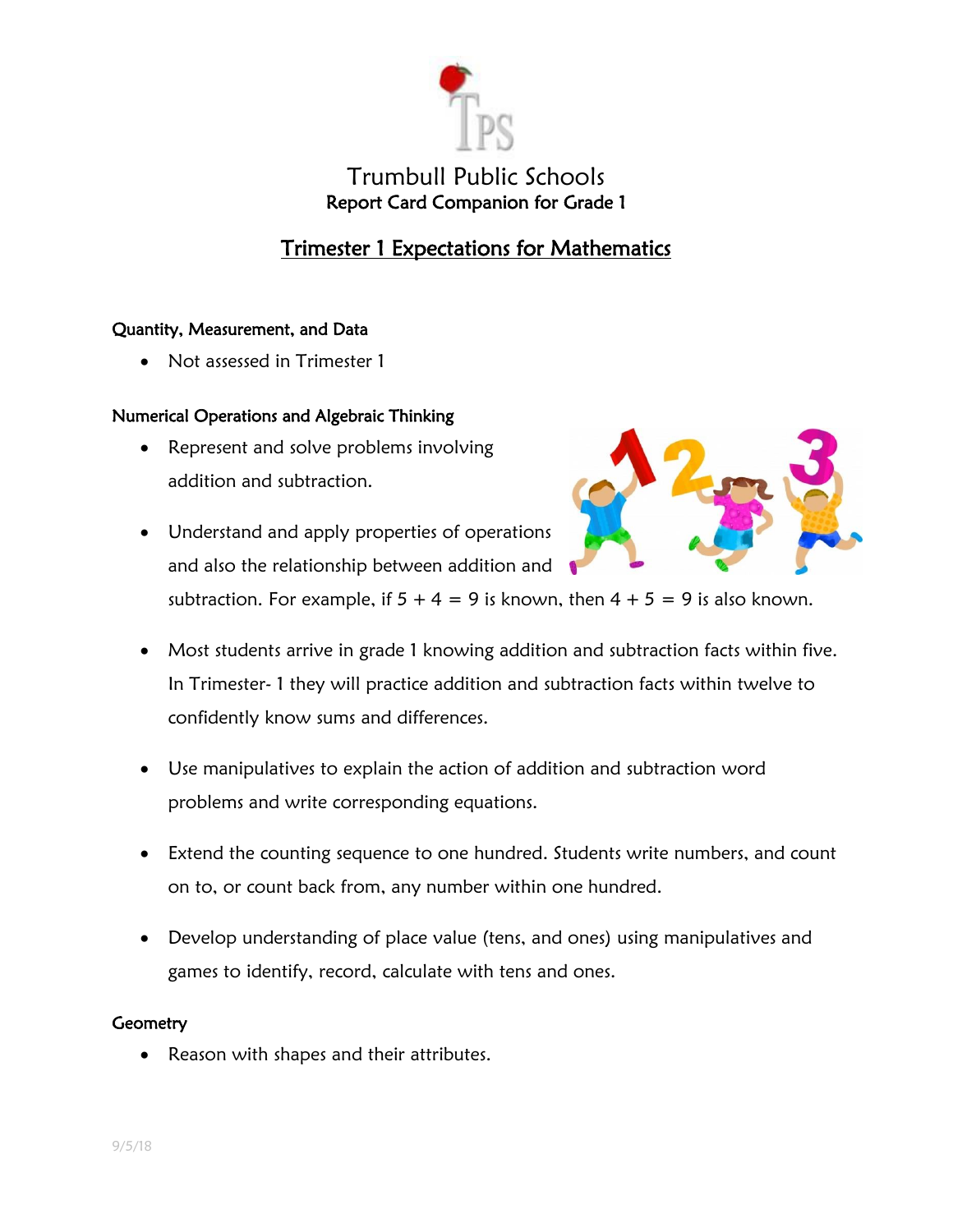

# Trimester 2 Expectations for Mathematics

### Quantity, Measurement, and Data

- Measure lengths indirectly and by iterating length units. Students order objects by length and compare lengths.
- Represent and interpret data.

## Numerical Operations and Algebraic Thinking

 Represent and solve problems involving addition and subtraction. Students solve word problems within 20 and add sums with up to three whole numbers.



- Understand and apply properties of operations and the relationship between addition and subtraction.
- Add and subtract within 20.Students work on addition and subtraction facts to become fluent (know-by-heart!) with addition and subtraction facts to 10 by the end of grade 1.
- Work with addition and subtraction equations. Students know the meaning of the = sign and determine if addition and subtraction equations are true or false.
- Extend the counting sequence. Students count up to 120 starting at any number less than 120. They read and write numbers to 120.
- Develop understanding of place value (tens, and ones) Students compare two two-digit numbers based on meanings of the tens and ones digits, recording the results of comparisons with the symbols  $\geq$ ,  $=$ ,  $\lt$ .

### **Geometry**

• Not assessed in Trimester 2